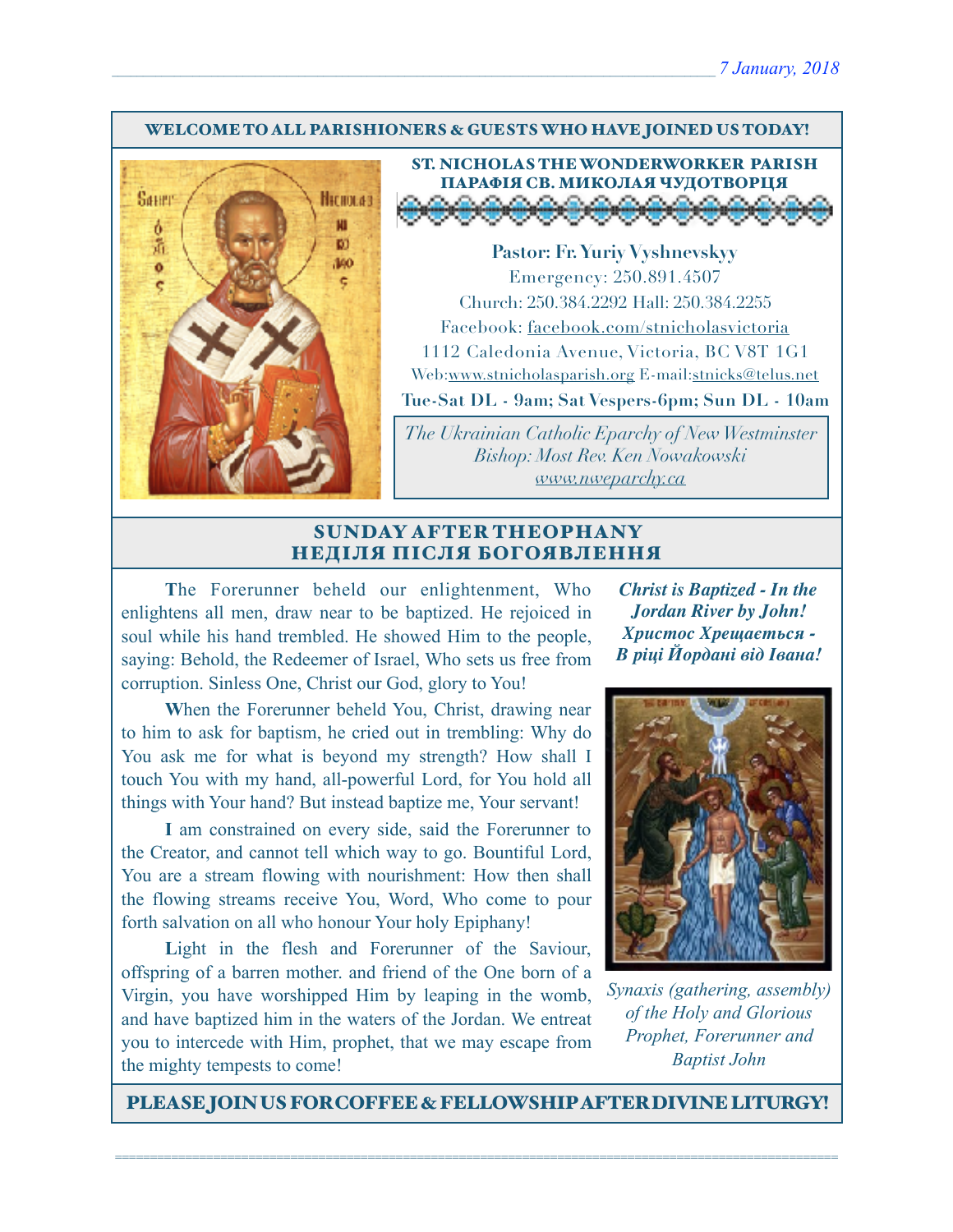| <b>SUNDAY HYMNS</b>                                                                                                                                                                                                                                                                                                                                      |                |                                                                  |                                                                                                                                                                                              |                       |                    |  |
|----------------------------------------------------------------------------------------------------------------------------------------------------------------------------------------------------------------------------------------------------------------------------------------------------------------------------------------------------------|----------------|------------------------------------------------------------------|----------------------------------------------------------------------------------------------------------------------------------------------------------------------------------------------|-----------------------|--------------------|--|
| <b>OPENING HYMN</b>                                                                                                                                                                                                                                                                                                                                      |                | Ти Йордане, Приготовися / At the Baptism of Our Lord pg. 130-132 |                                                                                                                                                                                              |                       |                    |  |
| <b>COMMUNION HYMN</b>                                                                                                                                                                                                                                                                                                                                    |                | По Всьому Світі Стала Новина / Spread The Good News pg. 88-89    |                                                                                                                                                                                              |                       |                    |  |
| <b>CLOSING HYMN</b>                                                                                                                                                                                                                                                                                                                                      |                | Бог Предвічний / God Eternal pg. 28-29                           |                                                                                                                                                                                              |                       |                    |  |
| Please join us today in singing our Sunday hymns!                                                                                                                                                                                                                                                                                                        |                |                                                                  |                                                                                                                                                                                              |                       |                    |  |
| <b>SUNDAY &amp; DAILY SCHEDULE</b>                                                                                                                                                                                                                                                                                                                       |                |                                                                  |                                                                                                                                                                                              |                       |                    |  |
| <b>SUNDAY</b> , January 7                                                                                                                                                                                                                                                                                                                                |                | Divine Liturgy - for the Parishioners of St Nicholas Parish      |                                                                                                                                                                                              |                       | 10:00 AM           |  |
| <b>MONDAY, January 8</b>                                                                                                                                                                                                                                                                                                                                 |                | <b>NO SERVICES</b>                                               |                                                                                                                                                                                              |                       |                    |  |
| TUESDAY, January 9                                                                                                                                                                                                                                                                                                                                       |                | Divine Liturgy of St. John Chrysostom                            |                                                                                                                                                                                              |                       | 9:00 AM            |  |
| <b>WEDNESDAY, January 10</b>                                                                                                                                                                                                                                                                                                                             |                | Divine Liturgy of St. John Chrysostom                            |                                                                                                                                                                                              |                       | 9:00 AM            |  |
| THURSDAY, January 11                                                                                                                                                                                                                                                                                                                                     |                | Divine Liturgy of St. John Chrysostom                            |                                                                                                                                                                                              |                       | 9:00 AM            |  |
| FRIDAY, January 12                                                                                                                                                                                                                                                                                                                                       |                | Divine Liturgy of St. John Chrysostom                            |                                                                                                                                                                                              |                       | 9:00 AM            |  |
| <b>SATURDAY, January 13</b>                                                                                                                                                                                                                                                                                                                              |                | Divine Liturgy of St. John Chrysostom<br><b>Vespers</b>          |                                                                                                                                                                                              |                       | 9:00 AM<br>6:00 PM |  |
| <b>SUNDAY, January 14</b>                                                                                                                                                                                                                                                                                                                                |                | Divine Liturgy - for the Parishioners of St Nicholas Parish      |                                                                                                                                                                                              |                       | 10:00 AM           |  |
| Please Note: to request a Divine Liturgy for a special intention, please see Fr. Yuriy to arrange for it!                                                                                                                                                                                                                                                |                |                                                                  |                                                                                                                                                                                              |                       |                    |  |
| <b>SUNDAY EPISTLE READERS</b>                                                                                                                                                                                                                                                                                                                            |                |                                                                  |                                                                                                                                                                                              |                       |                    |  |
| <b>DATE</b>                                                                                                                                                                                                                                                                                                                                              | <b>READING</b> | <b>UKRAINIAN</b>                                                 |                                                                                                                                                                                              | <b>ENGLISH</b>        |                    |  |
| SUNDAY, January 7                                                                                                                                                                                                                                                                                                                                        | Eph. 4:7-13    | Motria Koropecky                                                 |                                                                                                                                                                                              | <b>Caroline Smudy</b> |                    |  |
| SUNDAY, January 14                                                                                                                                                                                                                                                                                                                                       | 1 Tim. 4:9-15  | Yuliya Pelekhata                                                 |                                                                                                                                                                                              | <b>Rita Vanderven</b> |                    |  |
| <b>SUNDAY, January 21</b>                                                                                                                                                                                                                                                                                                                                | 2 Tim. 3:10-15 | Glikeria Iwanuck                                                 |                                                                                                                                                                                              | Marian Chalifoux      |                    |  |
| <b>SUNDAY, January 28</b>                                                                                                                                                                                                                                                                                                                                | 1 Cor. 6:12-20 |                                                                  | Andrij Pelekhatyi<br><b>Robert Herchak</b>                                                                                                                                                   |                       |                    |  |
| Thank you, Epistle readers, for your service in proclaiming God's Word!                                                                                                                                                                                                                                                                                  |                |                                                                  |                                                                                                                                                                                              |                       |                    |  |
| PARISH COUNCIL EXECUTIVE                                                                                                                                                                                                                                                                                                                                 |                |                                                                  | <b>PASTORAL MINISTRY &amp; HOLY MYSTERIES</b>                                                                                                                                                |                       |                    |  |
| SECRETARYCindy Lazaruk - 778.677.9072<br>FINANCIAL SECRETARYDavid Newberry - 250.598.8197<br>FUNDRAISING/HALL RENTALRobert Herchak - 250.386.7872<br>MAINTENANCEMurray Chapman - 250.658.4769<br>LITURGICAL COMMITTEEMotria Koropecky - 250.658.3051<br>MEMBER AT LARGELiliia Palyvoda - 250.857.1683<br>VIBRANT PARISHDarlene DeMerchant - 250.727.3837 |                |                                                                  | BAPTISMSby appointment<br>MARRIAGESsix months notice should<br>be given to the parish priest, and he should be<br>contacted before any other arrangements are made<br>FUNERALSby appointment |                       |                    |  |

**Bequests & Wills:** Leaving a bequeath is a process of giving a donation through your will. It is simply a distribution from your estate to a charitable organization through your last will and testament. It can be as small or as large a donation as you wish. It is important that you talk to your lawyer about the process. In your kindness please remember St Nicholas the Wonderworker Ukrainian Catholic Church in your bequeath and will. If anyone wishes to make such a bequeath in their will, the following clause may be included or added to a will: "I give, devise, and bequeath to St Nicholas the Wonderworker Ukrainian Catholic Parish - 1112 Caledonia Avenue, Victoria BC, V8T 1G1, the sum of \$ \_\_\_\_\_ (or \_\_\_\_% of my estate), to be used for the benefit of the parish and it's pastoral activities."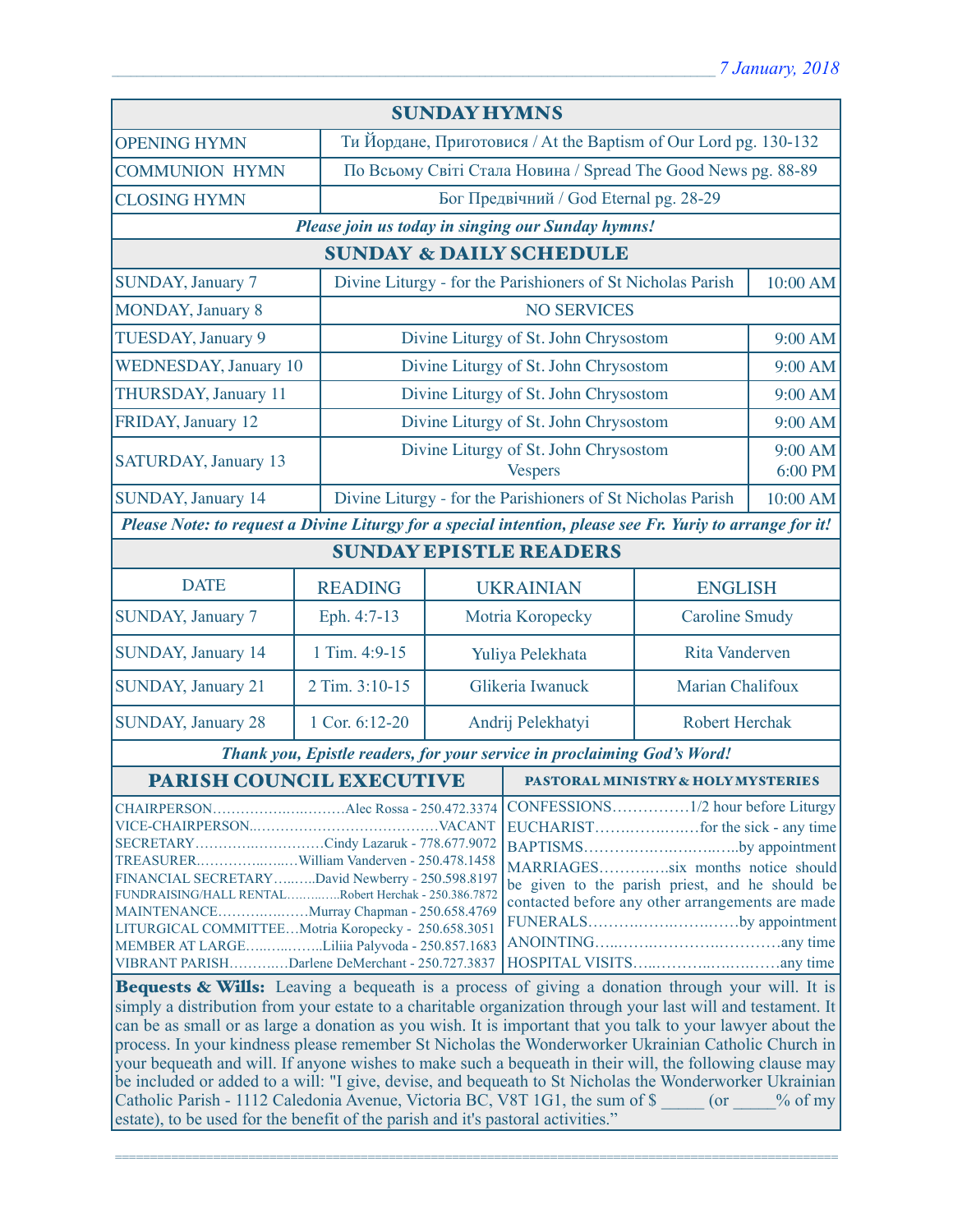## **Vibrant Parish Prayer**

**O** God, Creator of Heaven and Earth! Because of your indescribable love for us, you sent your Only-Begotten Son, Our Lord and Saviour, Jesus Christ - The Way, The Truth, and The Life and our Salvation. In His name, we turn to You. Strengthen our hearts and minds in Christian love and in unity of purpose as we strive to build a Vibrant Parish. Give us the grace to model our lives according to the Word of God. Instill in us the desire to pray and to celebrate the Holy Mysteries as one Christian Family in our Parish Community. Inspire us to follow Your great command to be a servant to the less fortunate among us! Grant this, O Lord, through the mercies and love for mankind of Your Only-Begotten Son with whom You are blessed, together with Your All-Holy, Good and Life-Giving Spirit, now and forever and ever. Amen!



## **The Vibrant Parish**

**A Place To Encounter The Living Christ** Through the word, the Holy Mysteries & Prayer, Serving One's Neighbor, Leadership Fostering & Serving Unity and Missionary Spirit (His Beatitude Sviatoslav)



#### **Молитва Живої Парафії**

**Г**осподи Ісусе Христе, Пастирю Добрий, як колись Ти пригорнув заблуканих овечок, щоб вони пізнали Твій голос і були Твоїм стадом, так і сьогодні глянь ласкаво з небесних висот на нашу парафію та зішли на неї Твого Святого Духа, щоб вона була місцем пізнання радості Доброї Новини. Скріплюй нас Твоєю присутністю та єднай нас кожночасно в молитві. Даруй нам духа служіння ближньому, щоб у нашій парафії кожний міг зустріти Тебе, милостивого Бога. Благослови наш духовний провід Твоєю мудрістю і дай, щоб ніхто з нас не шкодував ні часу, ні талантів, ні матеріальних дібр для розбудови Твого царства. Єднай нас у мирі та злагоді, щоб ми були Твоєю спільнотою любові. Всели в нас місійного духа, щоб ми стали тим світилом євангельського слова, молитви і добрих діл, що кличе кожного до участі в Божественному житті, щоб славилося, Спасе, Твоє Ім'я з безначальним Твоїм Отцем та пресвятим, благим і животворящим Твоїм Духом нині, і повсякчас, і на віки віків. Амінь.

## DIVINE LITURGY PROPERS

*The Divine Liturgy - An Anthology for Worship: Liturgy - pg. 388-461; propers - pg. 796* 

#### **First Antiphon**

*Verse:* When Israel came forth from Egypt, the house of Jacob from an alien people.\* Judah became His sanctuary, Israel His dominion.

=======================================================================================================

**Refrain:** Through the prayers of the Mother of God,\* O Saviour, save us.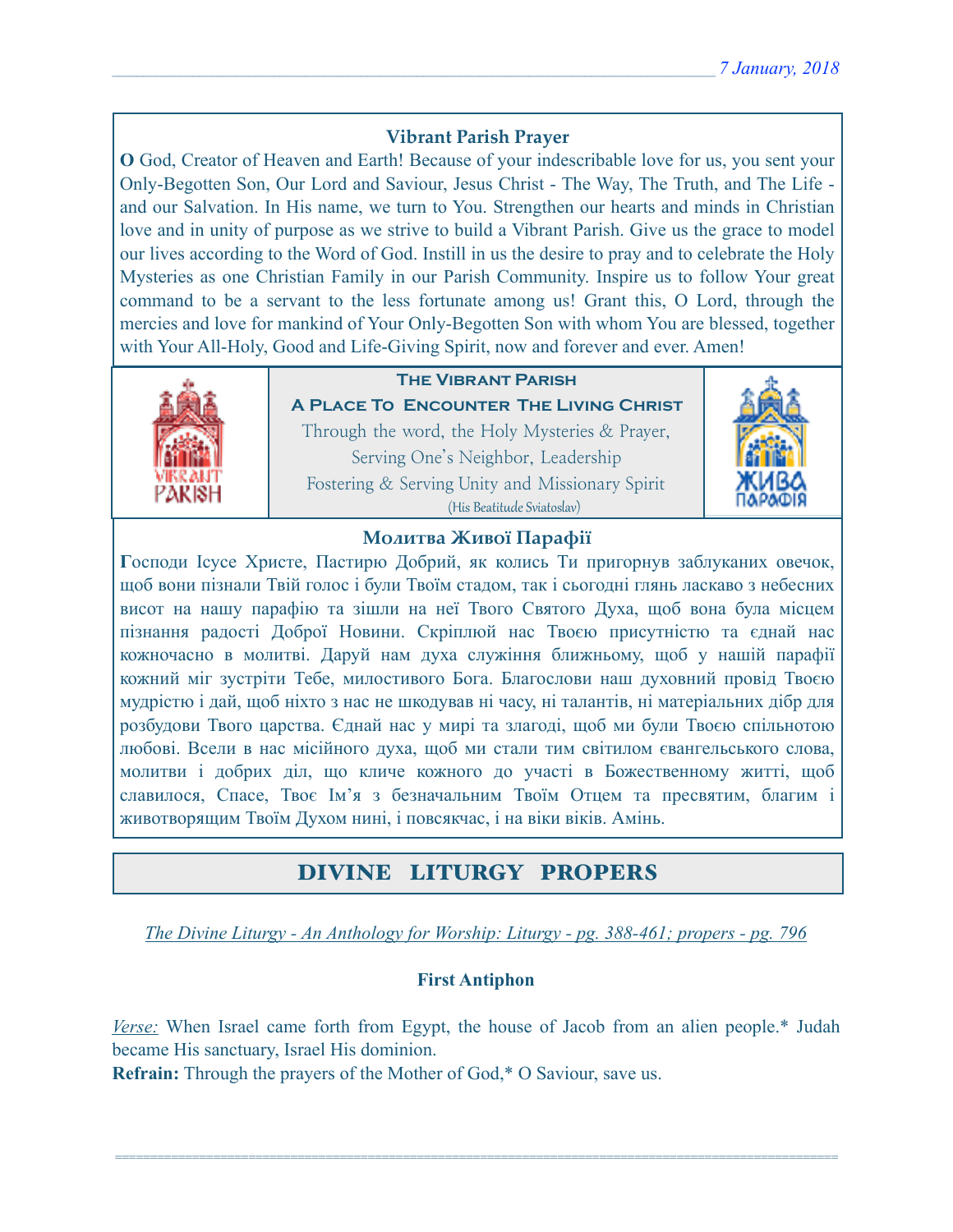*<u>Verse:</u>* The sea beheld this and fled,\* the Jordan turned back on its course. **Refrain:** Through the prayers of the Mother of God,\* O Saviour, save us.

*Verse:* Why was it, O sea, that you fled,\* that you, O Jordan, turned back on your course? **Refrain:** Through the prayers of the Mother of God,\* O Saviour, save us.

#### **Glory: Now: Only-Begotten Son:**

#### **Third Antiphon**

*Verse:* Come, let us sing joyfully to the Lord, let us acclaim God, our Saviour. **Refrain:** Son of God, baptized by John in the Jordan, save us who sing to You: Alleluia.

*Verse:* Let us come before His face with praise, and acclaim Him in psalms. **Refrain:** Son of God, baptized by John in the Jordan, save us who sing to You: Alleluia.

*Verse:* For God is the great Lord, and the great king over all the earth. **Refrain:** Son of God, baptized by John in the Jordan, save us who sing to You: Alleluia.

*Entrance Verse:* Come, let us worship and fall down before Christ. **Refrain:** Son of God, baptized by John in the Jordan, save us who sing to You: Alleluia.

**Troparion, Tone 6:** Angelic powers were upon Your tomb\* and the guards became like dead men;\* Mary stood before Your tomb\* seeking Your most pure body.\* You captured Hades without being overcome by it.\* You met the Virgin and granted life.\* O Lord, risen from the dead,\* glory be to You!

**Troparion, Tone 1:** When You, O Lord, were baptized in the Jordan,\* worship of the Trinity was revealed;\* the voice of the Father bore witness to You,\* naming You the beloved Son,\* and the Spirit in the form of a dove confirmed the word's certainty.\* Glory to You, O Christ God,\* who appeared and enlightened the world.

**Troparion, Tone 2:** The just man is remembered with praises,<sup>\*</sup> but for you the Lord's testimony suffices, O Forerunner,\* for you truly became more honourable than the prophets\* and were deemed worthy to baptize the One foretold.\* Then you suffered for the truth and joyfully announced to those in Hades\* that God appeared in the flesh taking away the sin of the world\* and offering us great mercy.

**Glory: Kontakion, Tone 3:** She who once was barren gives birth today to the Forerunner of Christ,\* who will fulfil every prophecy.\* In the Jordan he placed his hand upon the One Whom the prophets foretold,\* and thus was shown to be the prophet, the herald,\* and the Forerunner of the Word of God.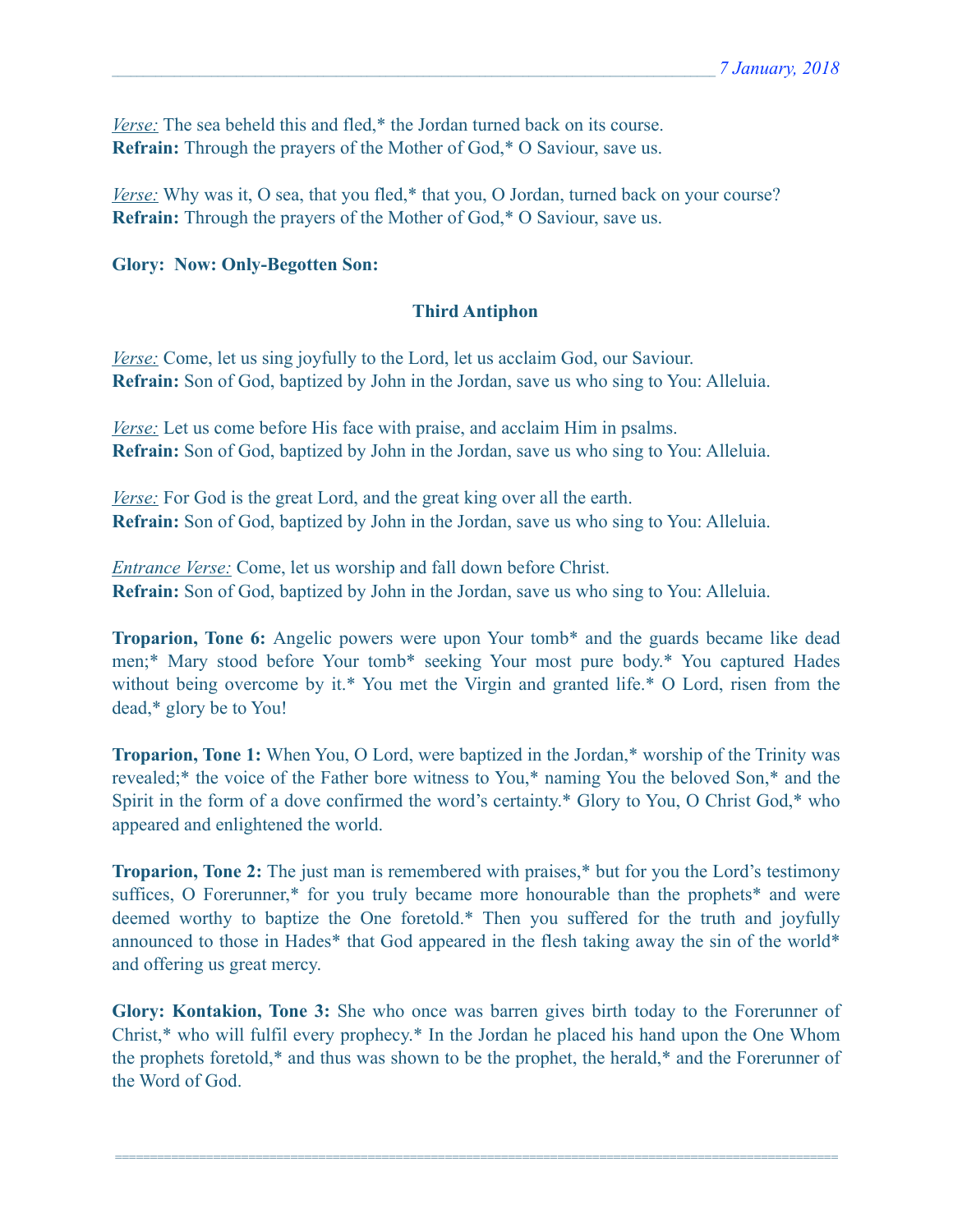**Now: Kontakion, Tone 4:** Today, You have appeared to the world\* and Your light, O Lord, has been signed on us,\* who with knowledge sing Your praises.\* You have come, You have appeared, O unapproachable Light.

**Prokeimenon, Tone 1:** Let your mercy, O Lord, be upon us\* as we have hoped in you. *Verse:* rejoice in the Lord, O you just; praise befits the righteous.

**Epistle - Eph. 4:7-13 - A Reading from the Letter of Saint Apostle Paul to Ephesians:** Brothers and sisters, each of us was given grace according to the measure of Christ's gift. Therefore it is said, 'When he ascended on high he made captivity itself a captive; he gave gifts to his people.' (When it says, 'He ascended', what does it mean but that he had also descended into the lower parts of the earth? He who descended is the same one who ascended far above all the heavens, so that he might fill all things.) The gifts he gave were that some would be apostles, some prophets, some evangelists, some pastors and teachers, to equip the saints for the work of ministry, for building up the body of Christ, until all of us come to the unity of the faith and of the knowledge of the Son of God, to maturity, to the measure of the full stature of Christ.

**Alleluia, Tone 5:** *Verse:* Your mercies, O Lord, I will sing for ever; from generation to generation I will announce Your truth with my mouth. *Verse:* For You have said: Mercy shall be built up for ever; in the heavens Your truth shall be prepared.

**Gospel - Mathew 4:12-17 -** *At that time,* when Jesus heard that John had been arrested, he withdrew to Galilee. He left Nazareth and made his home in Capernaum by the lake, in the territory of Zebulun and Naphtali, so that what had been spoken through the prophet Isaiah might be fulfilled: 'Land of Zebulun, land of Naphtali, on the road by the sea, across the Jordan, Galilee of the Gentiles - the people who sat in darkness have seen a great light, and for those who sat in the region and shadow of death light has dawned.' From that time Jesus began to proclaim, 'Repent, for the kingdom of heaven has come near.'

*Instead of* **"It is truly..."** *we sing:* O my soul, magnify Christ the King, baptized in the Jordan.

**Irmos, Tone 2:** Every tongue is at a loss to praise you as is your due, O Mother of God. Even a spirit from above is filled with dizziness when seeking to sing your praises. But since you are good, accept out faith, for you know well our love inspired by God. For it is you who protect all Christians; therefore, we magnify you.

**Communion Hymn:** The grace of God has appeared\* bringing salvation to all.\* Praise the Lord from the heavens;\* praise Him in the highest.\* Alleluia, alleluia,\* alleluia.

*Instead of* **"Blessed is He who comes…"** *we sing:* All creation is filled with rejoicing today, for Christ is baptized in the Jordan. *(1x)*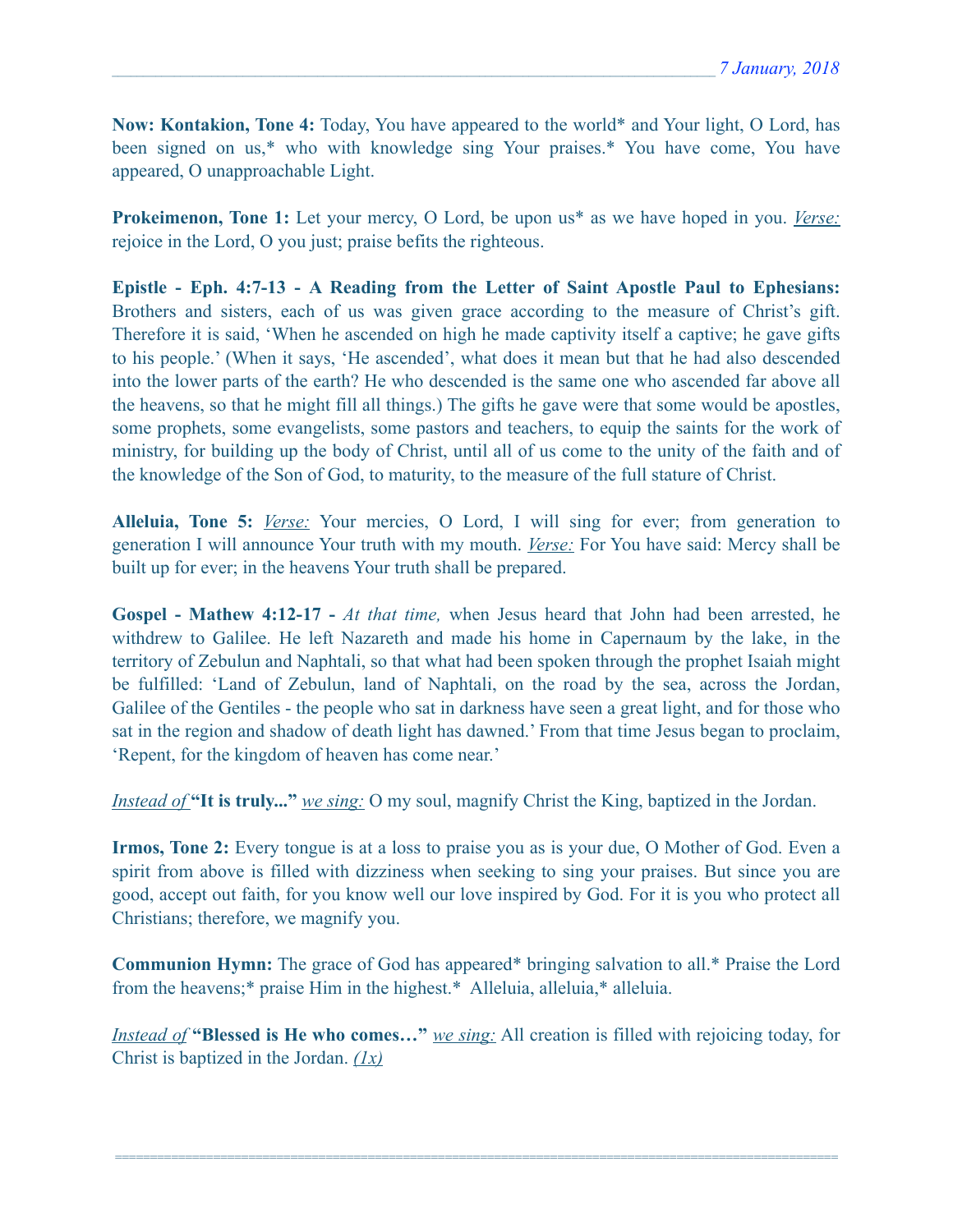*Instead of* **"We have seen the true light…"** *we sing:* All creation is filled with rejoicing today, for Christ is baptized in the Jordan. *(1x)*

*Instead of* **"May our mouths…"** *and* **"Blessed be the Name…"** *we sing:* All creation is filled with rejoicing today, for Christ is baptized in the Jordan. *(3x)*

 $\iff$ 

#### **Перший Антифон**

*Стих:* Во ізході Ізраїлевім із Єгипту, дому Якова із людей варварів;\* Молитвами Богородиці, Спасе, спаси нас.

**Приспів:** Молитвами Богородиці, Спасе, спаси нас.

*Стих:* Море виділо і побігло, Йордан повернувся назад. **Приспів:** Молитвами Богородиці, Спасе, спаси нас.

*Стих:* Що з тобою, море, що ти побігло, і з тобою, Йордане, що ти повернувся назад? **Приспів:** Молитвами Богородиці, Спасе, спаси нас.

#### **Слава: І нині: Єдинородний Сину:**

#### **Третій Антифон**

*Стих:* Прийдіте, радісно заспіваймо Господеві, воскликнім Богу, Спасителеві нашому. **Приспів**: Спаси нас, Сину Божий, що хрестився в Йордані від Івана, співаємо Тобі: Алилуя.

*Стих:* Прийдіть з похвалами перед обличчя Його, і псалмами воскликнім Йому. **Приспів**: Спаси нас, Сину Божий, що хрестився в Йордані від Івана, співаємо Тобі: Алилуя.

*Стих:* Бо Бог великий Господь і цар великий по всій землі. **Приспів**: Спаси нас, Сину Божий, що хрестився в Йордані від Івана, співаємо Тобі: Алилуя.

*Вхідний стих:* Прийдіте, поклонімся і припадім до Христа.

**Приспів**: Спаси нас, Сину Божий, що хрестився в Йордані від Івана, співаємо Тобі: Алилуя.

**Тропар, глас 6:** Ангельські сили на гробі Твоїм\* і сторожі омертвіли;\* Марія ж стояла при гробі,\* шукаючи пречистого тіла Твого.\* Полонив Ти ад і, не переможений від нього,\* зустрів Ти Діву, даруючи життя.\* Воскреслий з мертвих, Господи, слава Тобі!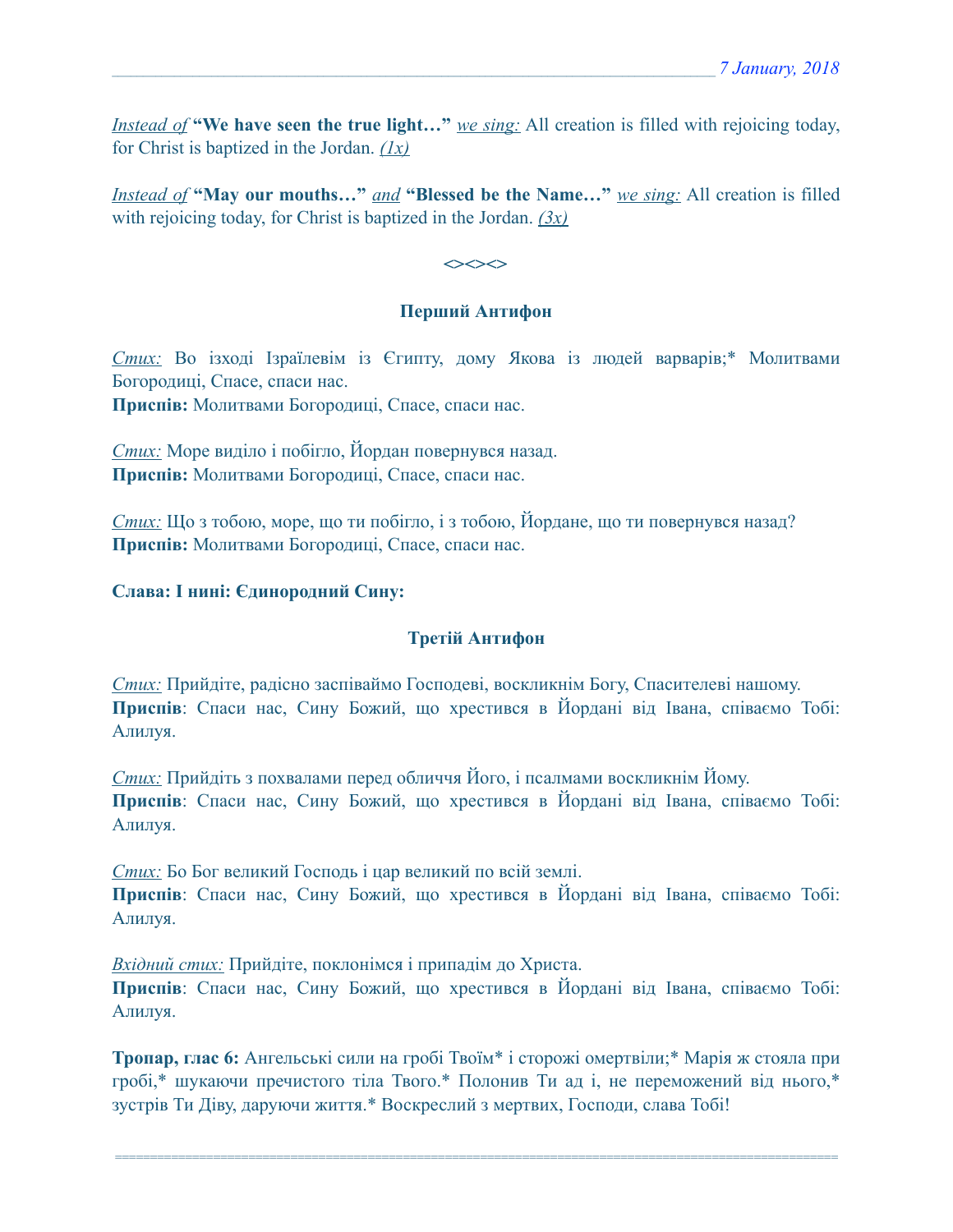**Тропар, глас 1:** Коли в Йордані хрестився ти, Господи,\* Троїчне явилося поклоніння:\* бо Родителя голос свідчив тобі,\* возлюбленим Сином тебе називаючи;\* і Дух у виді голубинім засвідчив твердість слова.\* Явився ти, Христе Боже,\* і світ просвітив, слава тобі.

**Слава: І нині: Кондак, глас 4:** Явився єси днесь вселенній\* і світло твоє, Господи, знаменувалося на нас,\* що зі зрозумінням оспівуємо тебе:\* Прийшов єси і явився єси - Світло неприступне.

**Прокімен, глас 1:** Будь, Господи, милість твоя на нас,\* бо уповали ми на тебе. *Стих:*  Радуйтеся, праведні, у Господі, правим належить похвала.

**Апостол - Еф. 4:7-13 - До Ефесян послання Святого Апостола Павла читання:** Браття і сестри, кожному з нас дана благодать за мірою Христових дарів. Тому й сказано: "Вийшов на висоту, забрав у полон бранців, дав дари людям." А те "вийшов" що означає, як не те, що він був зійшов і в найнижчі частини землі? Той же, хто був зійшов на низ, це той самий, що вийшов найвище всіх небес, щоб усе наповнити. І він сам настановив одних апостолами, інших – пророками, ще інших – євангелистами і пастирями, і вчителями, для вдосконалення святих на діло служби, на будування Христового тіла, аж поки ми всі не дійдемо до єдности в вірі й до повного спізнання Божого Сина, до звершености мужа, до міри повного зросту повноти Христа.

**Алилуя, глас 5:** *Стих:* Милості твої, Господи, повік оспівуватиму, сповіщу з роду в рід істину твою устами моїми. *Стих:* Бо сказав ти: Повік милість збудується, на небесах приготовиться істина твоя.

**Євангеліє - Матея 4:12-17 -** Як довідавсь Ісус, що Івана ув'язнено, перейшов у Галілею. І, покинувши Він Назарета, прийшов й оселився в Капернаумі приморськім, на границі країн Завулонової й Нефталимової, щоб справдилось те, що сказав був Ісая пророк, промовляючи: Завулонова земле, і Нефталимова земле, за Йорданом при морській дорозі, Галілеє поганська! Народ, що в темноті сидів, світло велике побачив, а тим, хто сидів у країні смертельної тіні, засяяло світло. Із того часу Ісус розпочав проповідувати й промовляти: Покайтеся, бо наблизилось Царство Небесне!

*Замість* **"Достойно..."** *співаємо:* Величай, душе моя, Царя Христа, що хрестився в Йордані.

**Ірмос, глас 2:** Не зуміє ніякий язик достойно благохвалити, тривожиться й ум, і то надсвітній, коли оспівує тебе, Богородице; одначе ти, благая, прийми віру, бо любов нашу божественну знаєш, бо ти є християн заступниця, тебе величаємо.

**Причасний:** Явилася благодать Божа спасительна всім людям. Хваліте Господа з небес, хваліте Його на висотах. Алилуя, алилуя, алилуя.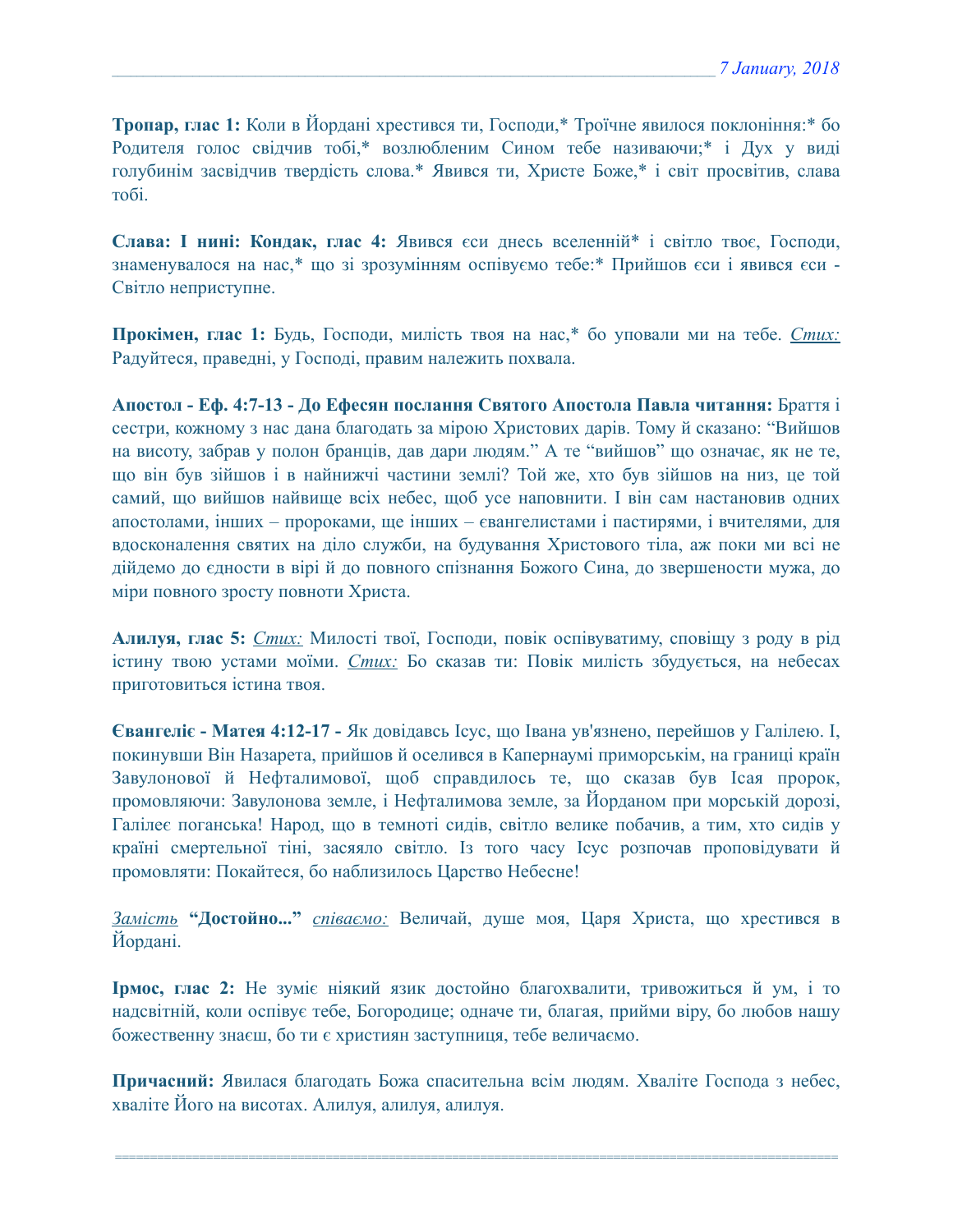*Замість* **"Благословенни хто йде ..."** *ми співаємо:* Всесвіт днесь радістю сповняється, Христос хрестився в Йордані. *(1х)* 

*Замість* **"Ми бачили світло істинне ..."** *ми співаємо:* Всесвіт днесь радістю сповняється, Христос хрестився в Йордані. *(1х)* 

*Замість* **"Нехай сповняться уста ..."** *і* **"Нехай буде ім'я ..."** *ми співаємо:* Всесвіт днесь радістю сповняється, Христос хрестився в Йордані. *(3х)*

# ANNOUNCEMENTS

- ✦**GREAT BLESSING OF WATER:** today right after Divine Liturgy we will be blessing water; followed by blessing with the Holy Oil and distribution of the blessed bread.
- ✦**HAPPY BIRTHDAY** to TERRI CHYZOWSKI and all those who celebrated their birthdays this past week. May the Lord Our God continue to bless you abundantly and the Holy Mother of God protects you at all times. Многая Літа!
- ✦**MALANKA @ UKRAINIAN CULTURAL CENTRE:** Ukrainian New Year Celebrations. Banquet and Performance by Veselka Dancers & Luna Singers. Live Music by the Victoria Accordion Club. 3277 Douglas Street. Saturday, January 13, 2018. 5:30PM. Info & Tickets 250.475.2585. Tickets: Members \$55.00 per person. Non-Members \$65.00 per person.
- ✦**JORDAN HOME BLESSING:** If you would like Fr. Yuriy to visit your family & bless your home with Jordan water please fill out the Jordan Home Blessing sign-up sheet or contact him @ [stnicks@telus.net](mailto:stnicks@telus.net) or @ 250.384.2292
- ✦**NEW 2018 PARISH CALENDARS:** please pick up your new 2018 calendar at the church entrance.
- ✦**PRAYER REQUEST:** Please keep in your prayers NADIYA KRAWCHENKO, ARTHUR BOBAY, who are recovering after their surgeries, CORNELL BABIE and other members of our parish, our family and friends who are ailing, in hospitals, nursing homes and those who are not able to join actively in their community.
- ✦**ST. NICHOLAS BOOK STORE:** The Divine Liturgy An Anthology of Worship **\$25**; "Christ Our Pascha" Catechism of the Ukrainian Catholic Church/"Христос Наша Пасха" Катехизм Української Католицької Церкви - **\$25**; "Sing to Our God" hymn book - **\$15**; Молитовник "Прийдіте Поклонімся" - **\$10**.
- ✦**CHRISTMAS CANDLE EPARCHIAL APPEAL:** Since 2012 our Eparchy has been collecting funds to help underprivileged and orphaned children in Ukraine through our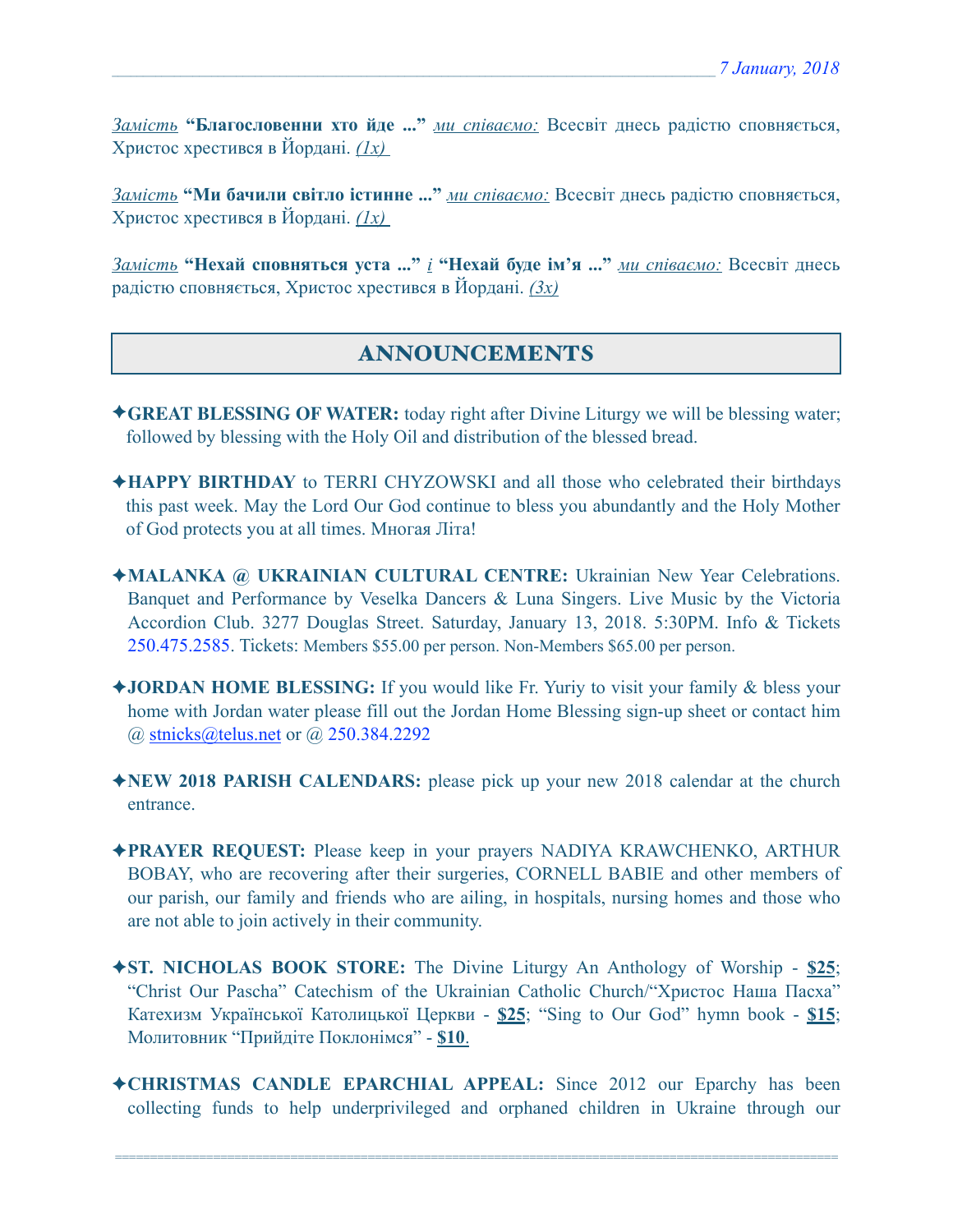Christmas Candle appeal. Our fundraising program is part of a larger global appeal sponsored by Caritas Ukraine. We have had great momentum over the last few years raising over \$20,000 with support from our BC Parishes as well as Parishes in other Provinces and parts of the United States. **The appeal is once again taking place for the month of December and we encourage everyone to remember these children during our Christmas season with a voluntary donation.** Please place your donation in an envelope marked Christmas Candle, with your name and address and include it with the Sunday collection at any Ukrainian Catholic Church in BC. All donations over \$20 are eligible to receive a tax receipt if requested and cheques can be made out to your Parish with Christmas Candle Project in the Memo. We thank you for your past support and generosity and ask that you again consider supporting this ongoing appeal as part of your Christmas tradition.Caritas is an organization that is supported and approved by His Beatitude Sviatoslav Shevchuk and His Excellency Bishop Ken Nowakowski. 100% of the proceeds go to Caritas Ukraine. For more information, please contact the coordinators Dana Koren Lupynis or Natalia Lupynis at [nweparchy.christmascandle@gmail.com](mailto:nweparchy.christmascandle@gmail.com)

- ✦**TRAVELING ICON:** Anyone interested in gracing their home with Christ The Teacher Icon can call Darlene DeMerchant at 250.727.3837.
- ✦**PARISH CALENDAR OF BIRTHDAYS & ANNIVERSARIES:** If you would like to be included in our Parish Calendar of Birthday and Anniversary celebrations, please put date in our calendar located at the church vestibule. Each week, we will list the names in our parish bulletin so we can celebrate these happy occasions together!
- ✦**JOIN OUR CHOIR:** Do you enjoy singing? Please consider joining our St Nicholas Parish Choir and remember that we ALWAYS looking for new members! Contact Motria Koropecky for details at 250.658.3051.
- ✦**CATECHISM ANNOUNCEMENT:** "*And they were bringing to Him also the infants, in order that He may be touching them; but after the disciples saw it, they rebuked them. But Jesus called them to Himself and said, Let alone the little children to come to Me, and cease hindering them; for of such is the kingdom of God*." We are happy to welcome all children to our St. Nicholas The Wonderworker catechism program. Weekly classes are scheduled Sunday morning during Divine Liturgy. We want your children to learn more about their Catholic faith, sacred scripture, feast days, and religious practices and customs of the Ukrainian Catholic church. If you have any questions, please do not hesitate to contact Marian Chalifoux at 250.507.1005.
- ✦**THRIFTY'S PRE-PAID FOOD CARDS** We all have to buy groceries. Why not have 6% of it returned back to the church at no extra charge! Cards are available in \$100, \$200, and \$500 denominations. Talk to Alec after today's liturgy to pre- order your cards. We need to sell A LOT of them! We encourage you to consider purchasing them for yourselves as gifts too.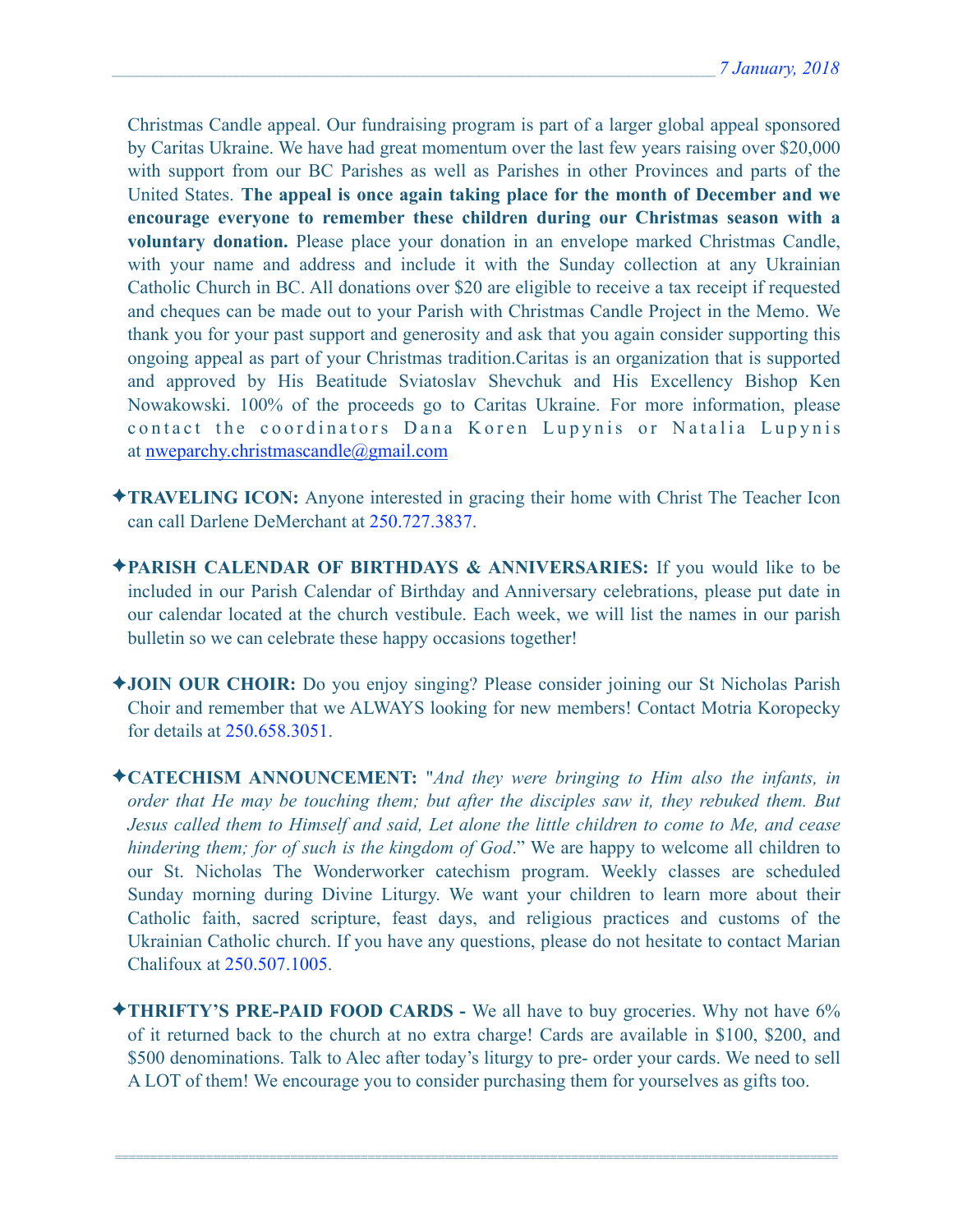- ✦**BE A STEWARD:** Have you ever wondered what more can you do to help our parish? Here are some suggestions: **Steward** of property security; **Steward** of grounds cleaning; **Steward** of cleaning church; **Steward** of church linen; **Steward** of outreach; **Steward** of caring; **Steward** of prayer; **Steward** of service. Quite often, our homebound or senior members, once active in their younger years, want to find purpose in their senior years. It's not only about doing but about "BEING" present to others. Contact Fr. Yuriy **OR** Darlene DeMerchant for more information. You will be amazed how "BEING" can make a difference.
- ✦**PARISH LIBRARY:** please visit our parish library and browse through the books on spirituality, church history, iconography, history of the Ukrainians in Canada, children's books and more… The library is located in the church vestibule. Please use a library book sign out form when borrowing a book.
- ✦**SUNDAY COFFEE VOLUNTEERS** act as hosts and serve light refreshments following the Sunday morning Divine Liturgy, providing an opportunity for the faithful to socialize with friends and visitors following their shared worship experience. We thank all of our parishioners who kind volunteer to serve refreshments. Whether you are new to the Parish, or are a longtime members, please join us for coffee.
- ✦**WE SHARE THE AIR:** Please keep it healthy and fragrant free. Someone in this area is scent-sitive. The chemicals used in scented products can make some people sick, especially those with fragrance sensitivities, asthma, allergies and other respiratory ailments. PLEASE DO NOT \*wear perfume, cologne, lotion, aftershave and other fragrances; \*USE unscented personal care products. Be Sensitive to Others. Thank you for your understanding. *St. Nicholas parish.*

✦**DECEMBER 31, SUNDAY DONATIONS:** Coffee: \$54.90; Vigil lights: \$18.75; Loose collection: \$35.30; Envelope collection: \$985.64; Donation for church hall renovation: \$300.00; Pre-authorized donations Dec 25 to Dec 31: \$120.00; Dec 2 food fair net total: \$9, 843.40



#### **c. Theophany**

*#197* At the baptism of Jesus Christ in the Jordan, the public ministry of the Saviour begins (see Mt 3; Mk 1). John the Baptist points to Christ in the Jordan and identifies Him as the "Lamb of God who takes away the sin of the world" (Jn 1:29). During the baptism of Jesus, the Most Holy Trinity is made known: "Worship of the Trinity

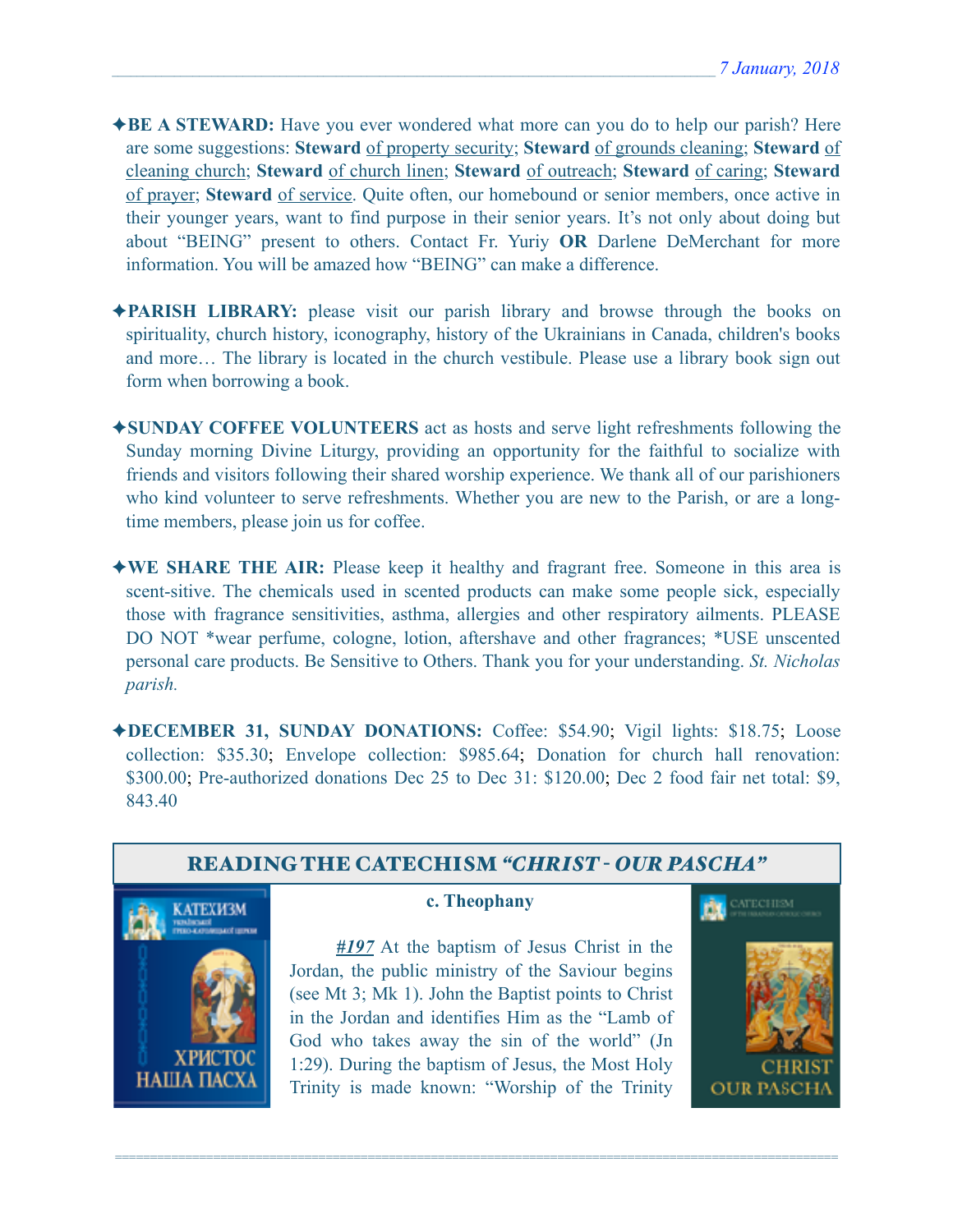was revealed; the voice of the Father bore witness to You, naming you the beloved Son, and the Spirit in the form of a dove confirmed the word's certainty." "The voice of the Father" is the voice of the Heavenly Father, and the "Spirit in the form of a dove" is the Holy Spirit, who descends upon Christ, revealing him to be the Son of God. For this reason, Church tradition refers to the Baptism of Jesus Christ as the Theophany (from the Greek, meaning divine appearance).

*#198* The Theophany at the Jordan is liturgically connected with the feast of the Nativity. In her celebration of both these events, Church tradition emphasizes that both the Incarnation and the Baptism of the Lord are when God appears (in Greek, theophania). In accordance with the text of the Great Blessing of Water at Theophany, "in the preceding feast we have seen you as a babe, and in this present feast as perfect human, appearing as our perfect God." At the Nativity, God the Word "was born," but now he "appears in the flesh to the human race." At the Nativity, the "Sun of Righteousness" rose, and now it "shines forth." In the liturgical tradition of the Church, the feast of Theophany is also called the feast of Illumination. The sticheras of the feast of Theophany elucidate the bond between the feasts of the Nativity and Theophany: What was announced by the angel is now announced to the people by the Baptist; the spilling of infant blood caused Bethlehem to become childless, but through the sanctified waters of baptism, the Jordan now has many children. What was announced by the star to the magi in Bethlehem is now revealed to the world by the Father himself.

*#199* The Son of God, "who covers himself with light as with a garment ... today is covered by the streams of the Jordan." Christ himself "has no need to be cleansed by them; but through the cleansing that he himself receives he bestows regeneration on us." "Then Jesus came from Galilee to John at the Jordan, to be baptized by him. John would have prevented him, saying, 'I need to be baptized by you, and do you come to me?' But Jesus answered him, 'Let it be so now, for it is proper for us in this way to fulfil all righteousness'" (Mt 3:13-15). The Godman enters into the Jordan waters: "As a man he came to be baptized, and the Jordan feared him as God and turned back. As a man he bared himself and entered the water, and the Father testified that he was God, saying: 'This is my beloved Son.'

*#200* Christ brings regeneration to humankind, and he chooses the waters of the Jordan to signify this. In Holy Scripture, water is a symbol of elemental forces and death, and simultaneously a symbol of cleansing, rebirth, life, and the grace of the Holy Spirit. By means of water, God "drowned sin ... in the days of Noah ... [and] at the hand of Moses he set free the Hebrew nation from the bondage of Pharaoh ... [and] by fire and water through Elijah brought back Israel from the error of Baal." By immersion into water (baptism), Christ washes away the record of Adam's sins. The waters of the Jordan regenerate all creation. In the Jordan, Christ "has renewed through water and the Spirit our nature grown old through sin."

*#201* "Transformed into waters of healing," the waters of the Jordan become "a source of incorruption." For by means of water, God offers to the world "a salvation of baptism." Upon receiving it, a human being and all creation are filled with "mysterious streams." With the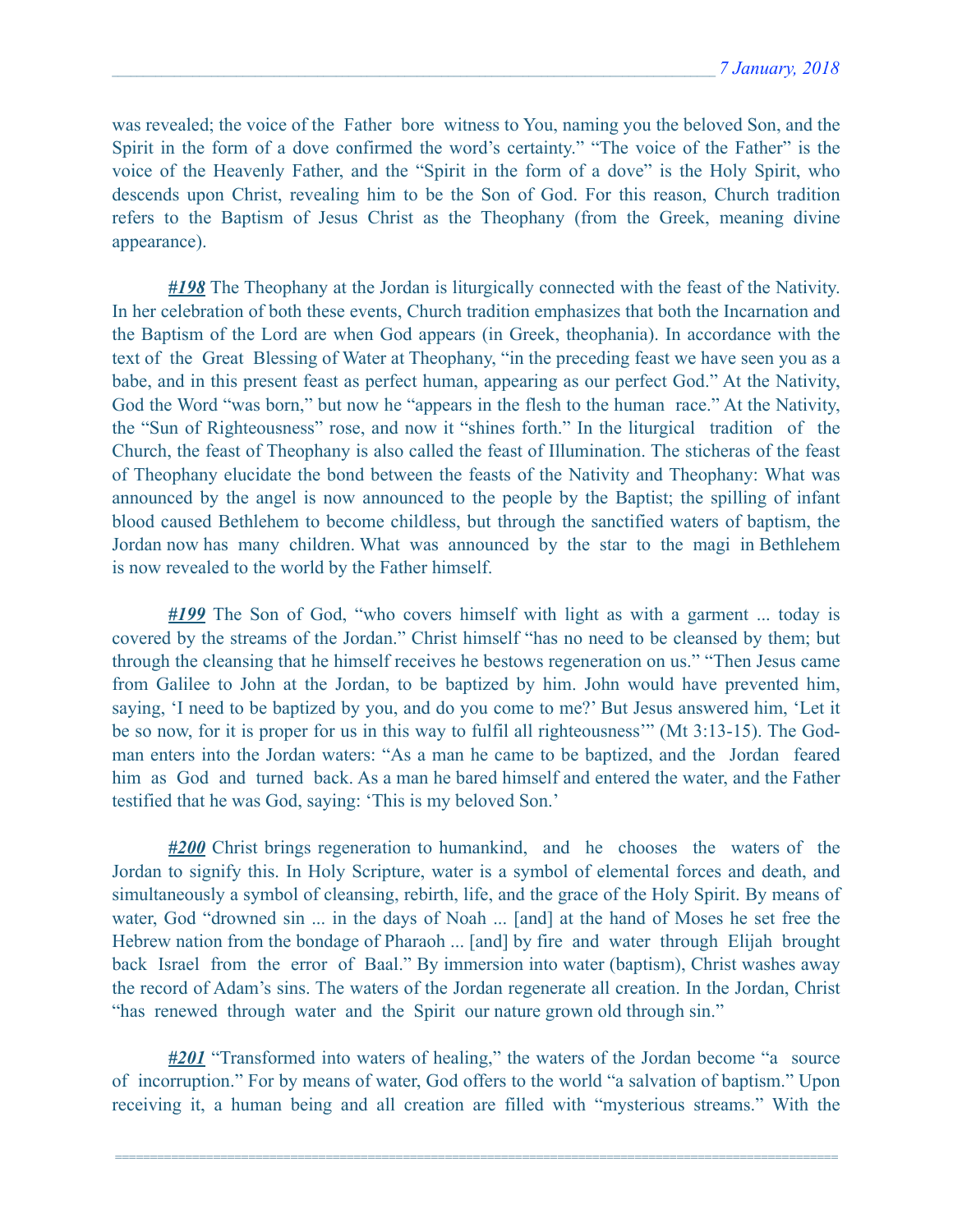sanctification of the human being begins the sanctification and eschatological (from the Greek, meaning final) transfiguring of creation.

*#202* In the Ukrainian Christian tradition, the symbolism of Jordan water is closely connected with the memory of the Baptism of Rus-Ukraine by Grand Prince Volodymyr. The river Dnipro, in which the people of Kyiv were baptized, is figuratively called the "Ukrainian Jordan." On the feast of Theophany in Ukraine, an ice cross is erected as a sign and a memorial of baptism; during the Great Blessing of Water, three triple-branched candles are immersed into the waters. Bringing the holy water home, the faithful partake of it at the beginning of the Theophany Eve supper Shchedryi vechir (Ukrainian, meaning Abundantly Generous Eve). They bless their homes and farms, and keep the water throughout the year to partake of it, and to bless themselves in times of difficulty and illness.

*And having lived in this world, giving us saving commandments, and turning us from the error of idols, he brought us to the knowledge of you, the true God and Father, and acquired us for himself as a people all his own, a royal priesthood, a holy nation. And when he had cleansed us by water and sanctified us by the Holy Spirit, he gave himself as an exchange to death. (Anaphora of the Liturgy of Saint Basil the Great)*

## BLESSING WITH JORDAN WATER

#### **Why We Bless Homes!**

 The blessing of homes constitutes an invocative blessing, meaning that by his prayer and by the sprinkling of Holy Water the priest invokes God's blessings and protection upon the home and those living in it. We bless homes for many reasons:

- to reveal the home as what God had created it to be, a way to Heaven
- to rid the home of every evil
- to show that the family is a small Church unit in Christ
- to consecrate the home and all activity in it to God
- to fill the home and all who live in it with the fullness of God

Traditionally, the priest personally visits all his parishioners each year to pray with them in the place where they live, and to bless their surroundings with the newly sanctified water of Theophany. By sanctifying our homes we extend the grace of God to our individual dwellings.

Just as our souls, so also our homes become tainted by the sins of those living in them and consequently lose God's protective power. We cleanse our souls of sins at least once a year and the church is blessed with the newly blessed water every year, so should our homes be sanctified with Holy Water to invoke God's blessings and protection on it and its inhabitants. As